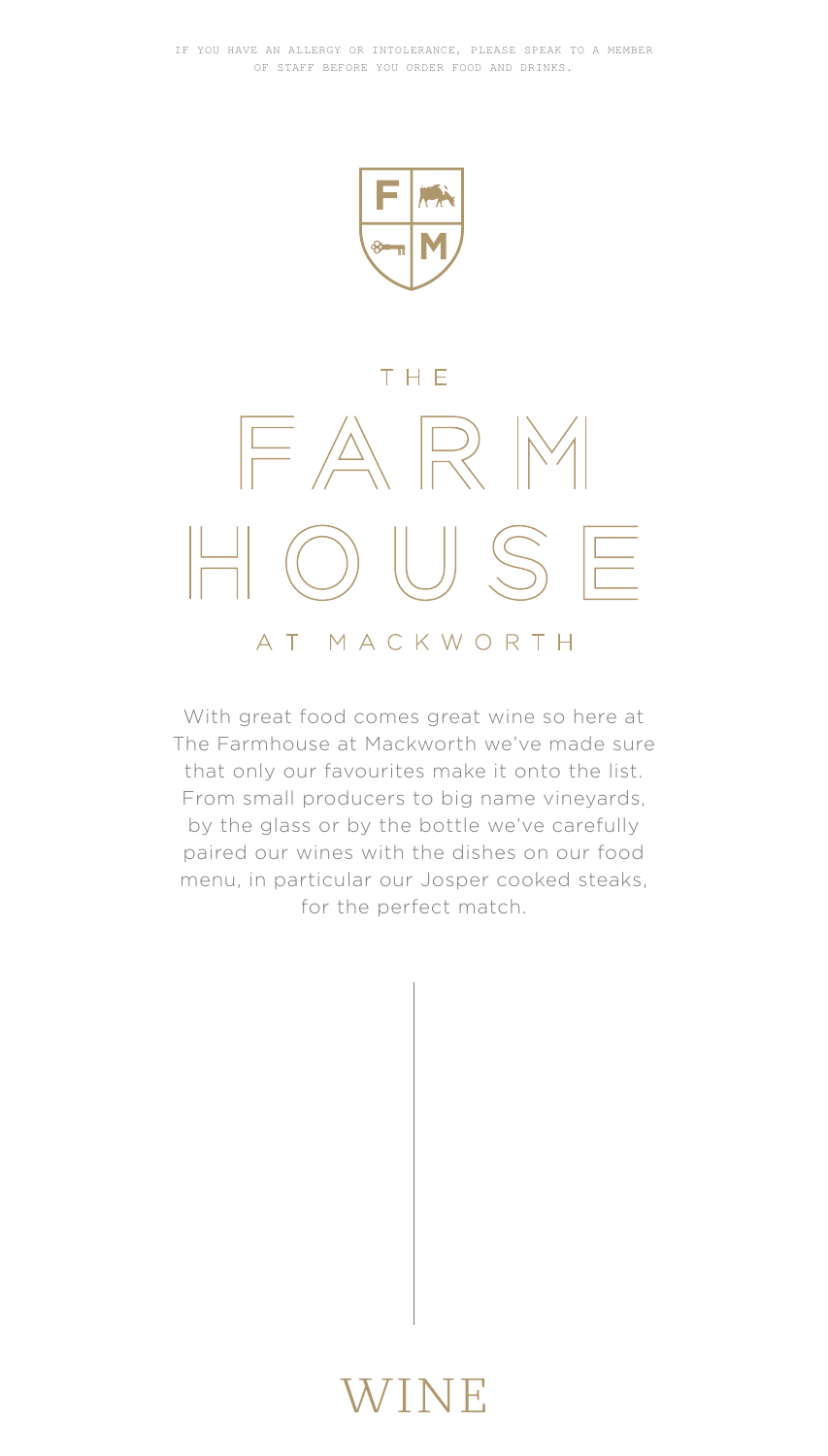## WHITE WINES

|                                                                                                                                | 125ML                   | 175ML                   | 250ML                             | <b>BOTTLE</b> |
|--------------------------------------------------------------------------------------------------------------------------------|-------------------------|-------------------------|-----------------------------------|---------------|
| MOMENTI BIANCO, ITALY 12%<br>Soft, fruity and dry                                                                              |                         |                         | $£2.85$ $£4.20$ $£5.55$ $£16.00$  |               |
| HAZY VIEW.<br>CHENIN BLANC, SOUTH AFRICA 11.5%<br>Citrus tones with mouth watering fruits                                      |                         | $£3.20$ $£4.70$ $£6.20$ |                                   | f.18.00       |
| ANTICA, SAUVIGNON BLANC, CHILE 12.5%<br>Crisp and zesty with tropical fruit flavours                                           |                         | $£3.20$ $£4.70$ $£6.20$ |                                   | £18.00        |
| LA VOTTE, PINOT GRIGIO, ITALY 12%<br>Clean, fresh and dry                                                                      |                         | £3.40  £5.00  £6.60     |                                   | £19.25        |
| VIÑA EDMARA, CHARDONNAY, CHILE 13.5%<br>Vibrant flavour and tropical notes                                                     |                         |                         | $£3.60$ $£5.35$ $£7.05$ $£20.50$  |               |
| MICHEL TORINO, COLECCION<br>TORRONTES, ARGENTINA 13.5%<br>Refreshing, delicate and fruity with floral tones                    | $£3.85$ $£5.70$ $£7.55$ |                         |                                   | £22.00        |
| DOMAINE LES PETITS FAITEAUX.<br><b>SAUVIGNON DE TOURAINE, FRANCE 12.5%</b><br>Clean, crisp and dry with a fresh finish         |                         |                         | $£2.25$ $£6.20$ $£8.20$ $£24.00$  |               |
| SAN SILVESTRO, GAVI DI<br>GAVI 'FOSSILI'. ITALY 12%<br>Spicy with a mineral tone and crisp finish                              |                         | £27.00                  |                                   |               |
| PETER LEHMANN.<br>CHARDONNAY, AUSTRALIA 14%<br>Soft and dry finish with white peaches and lemons                               |                         |                         |                                   | £28.00        |
| BODEGAS MARTINEZ LA ORDEN.<br>RIOJA A & A BLANCO, SPAIN 13.5%<br>Notes of pineapple and passion fruit;<br>fresh and vibrant    |                         |                         |                                   | £29.00        |
| SAINT CLAIR, SAUVIGNON<br>BLANC, NEW ZEALAND 13%<br>Full, crisp and powerful                                                   |                         |                         | $£5.35$ $£7.95$ $£10.55$ $£31.00$ |               |
| SERRA DA ESTRELLA,<br>ALBARINO, SPAIN 13%<br>Pears and exotic fruits                                                           |                         | £34.00                  |                                   |               |
| DOPFF AU MOULIN.<br>GEWURZTRAMINER, FRANCE 13.5%<br>Full, fleshy and ripe fruits with freshness and spice                      |                         |                         |                                   | £35.00        |
| DOMAINE GÉRARD MILLET.<br>SANCERRE. FRANCE 12.5%<br>Notes of grapefruit and lemon with<br>a clean crisp finish                 |                         |                         |                                   | £37.00        |
| PIONEER BLOCK 18, SAINT CLAIR<br><b>SAUVIGNON BLANC, NEW ZEALAND 13%</b><br>Rich and fresh with passion fruit and blackcurrant |                         |                         |                                   | f.42.00       |
| DOMAINE JEAN GOULLEY.<br>CHABLIS 1ER CRU<br>MONTMAINS, FRANCE 12.5%<br>Vibrant fruit, mineral tones and a long finish          |                         |                         |                                   | £47.00        |
| CHÂTEAU DE TRACY.<br>POUILLY FUME. FRANCE 13.5%<br>Full and rounded with a fruit kick; a well balanced,<br>dry wine            |                         |                         | £52.00                            |               |
| REMOISSENET PÈRE ET FILS.<br>PULIGNY MONTRACHET, ARGENTINA 12.5%<br>Refreshing, delicate and fruity with floral notes          |                         |                         |                                   | £72.00        |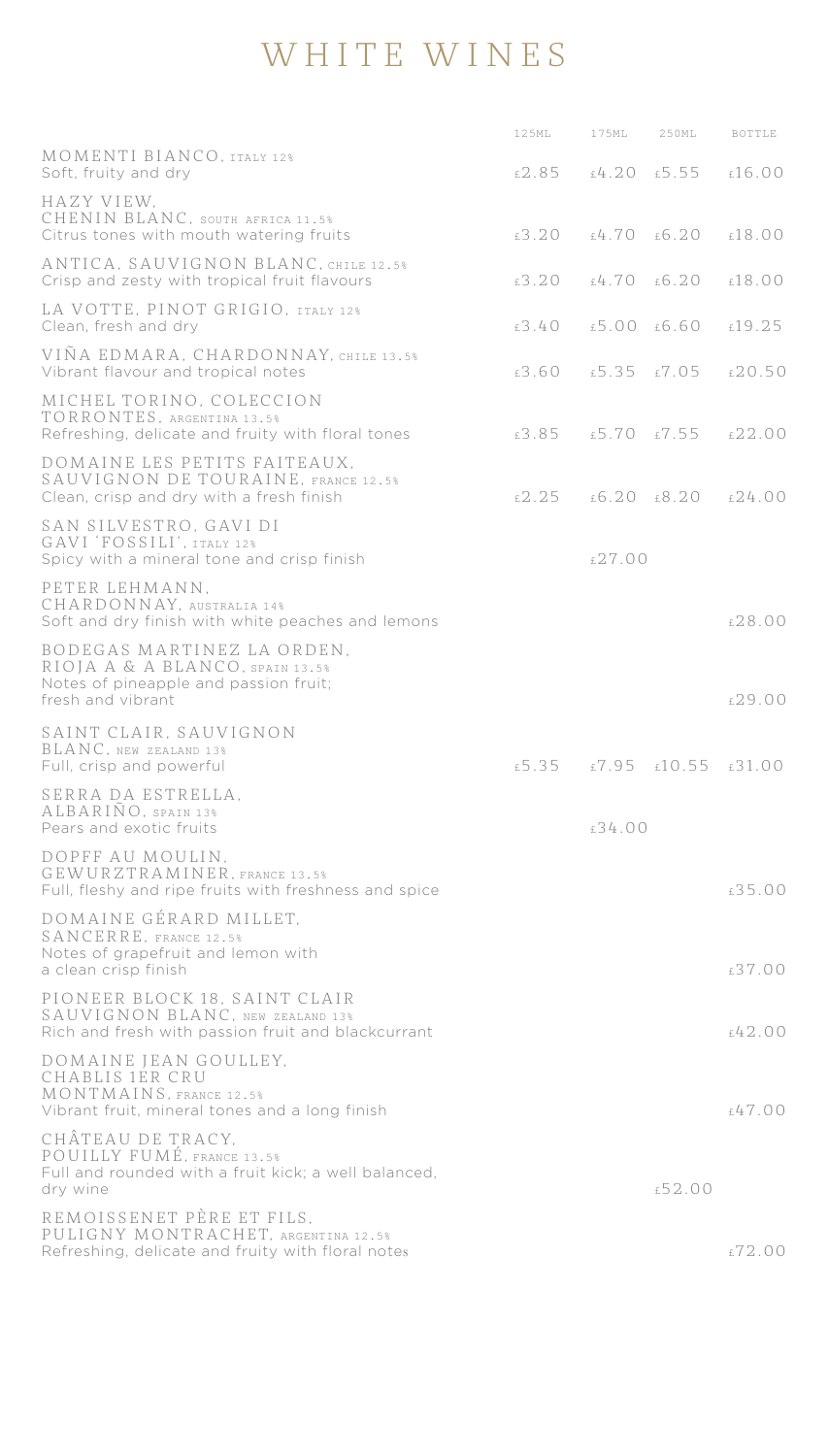## RED WINES

|                                                                                                                                          | 125ML                   | 175ML  | 250ML                                        | <b>BOTTLE</b> |
|------------------------------------------------------------------------------------------------------------------------------------------|-------------------------|--------|----------------------------------------------|---------------|
| NOVITA, SANGIOVESE, ITALY 12.5%<br>Fresh, delicate and full of soft berry flavour                                                        |                         |        | $£2.95$ $£4.35$ $£5.70$                      | £16.50        |
| CASA DELLE VALLE, EL TIDON<br>CABERNET SAUVIGNON<br>TEMPRANILLO, SPAIN 13%<br>Spicy ripe fruits with smooth toasted wood aroma           | £3.05 £4.45 £5.85       |        |                                              | £17.00        |
| TIERRA ANTICA, MERLOT, CHILE 13%<br>Soft, sweet and balanced                                                                             |                         |        | $£3.30$ $£4.85$ $£6.35$ $£18.50$             |               |
| FIORILE, NERO<br>D'AVOLA/SYRAH, ITALY 12.5%<br>Ripe plummy flavours; light and balanced                                                  | $£3.45$ $£5.10$ $£6.70$ |        |                                              | £19.50        |
| BERTON VINEYARDS, FOUNDSTONE<br>SHIRAZ, AUSTRALIA 13.5%<br>Plum and cherry flavours with a hint of vanilla                               | $£3.70$ $£5.45$ $£7.20$ |        |                                              | £21.00        |
| TOURNÉE DU SUD, GRENACHE<br>PINOT NOIR, FRANCE 12.5%<br>Light and fruity                                                                 |                         |        | $£3.75$ $£5.50$ $£7.30$ $£21.25$             |               |
| CONCORDIA, RESERVA<br>RIOJA, SPAIN 13.5%<br>Soft and subtle with musky brambly fruit                                                     |                         |        | $f(4, 20)$ $f(6, 20)$ $f(8, 20)$ $f(24, 00)$ |               |
| CARMEN, MERLOT RESERVA, CHILE 14%<br>Red fruits, caramel notes and walnuts with<br>sweet spices and cloves                               |                         |        |                                              | .24.50        |
| MÉNAGE À TROIS, USA 13.4%<br>A blend of Zinfandel, Merlot and Cabernet<br>Sauvignon with fresh and ripe jammy fruits                     |                         |        |                                              | £26.00        |
| CHÂTEAU KSARA, RESERVE<br>DU COUVENT, LEBANON 13%<br>Blueberry, vanilla and mulberry aromas                                              |                         |        |                                              | £28.00        |
| ANDELUNA, MALBEC, ARGENTINA 14%<br>Lovely body, dark fruits, cherries and chocolate                                                      |                         |        | $£5.10$ $£7.60$ $£10.05$ $£29.50$            |               |
| TENUTA DI CASTIGLIONE.<br>CHIANTI, ITALY 13%<br>Purpley-red in colour with ripe cherries and<br>classic sugared almonds on the nose      |                         |        |                                              | £32.00        |
| SIGNÉ VIGNERON, BROUILLY<br>CHATEAU DE BAGNOLS, FRANCE 13%<br>Full fruit flavours and well balanced                                      |                         |        |                                              | 6.34.00       |
| LARRY CHERUBINO, AD HOC MIDDLE<br>OF EVERYWHERE SHIRAZ, AUSTRALIA 14%<br>Soft berry fruits and gentle spice                              |                         |        |                                              | £36.00        |
| DOMAINE RENÉ MONNIER,<br>BOURGOGNE PINOT NOIR. FRANCE 12.5%<br>Raspberry fruit with a long and consistent finish                         |                         |        |                                              | £37.00        |
| ANTARIO, BAROLO, ITALY 13.5%<br>Big, bold and punchy                                                                                     |                         | £40.00 |                                              |               |
| CHÂTEAU CRUZEAU, ST. EMILION<br>GRAND CRU, FRANCE 14%<br>Smooth, stewed fruits and vanilla                                               |                         |        |                                              | f.42.00       |
| CHÂTEAU FORTIA.<br>CHÂTEAUNEUF-DU-PAPE.<br>TRADITION RED. FRANCE 15%<br>A distinguished wood-matured wine, black fruits<br>and liquorice |                         |        | £50.00                                       |               |
| HAMILTON RUSSELL VINEYARDS.<br>PINOT NOIR, SOUTH AFRICA 13.5%<br>Finely oaked, raspberry and cherry flavours<br>with a ripe sweetness    |                         |        | £57.00                                       |               |
|                                                                                                                                          |                         |        |                                              |               |